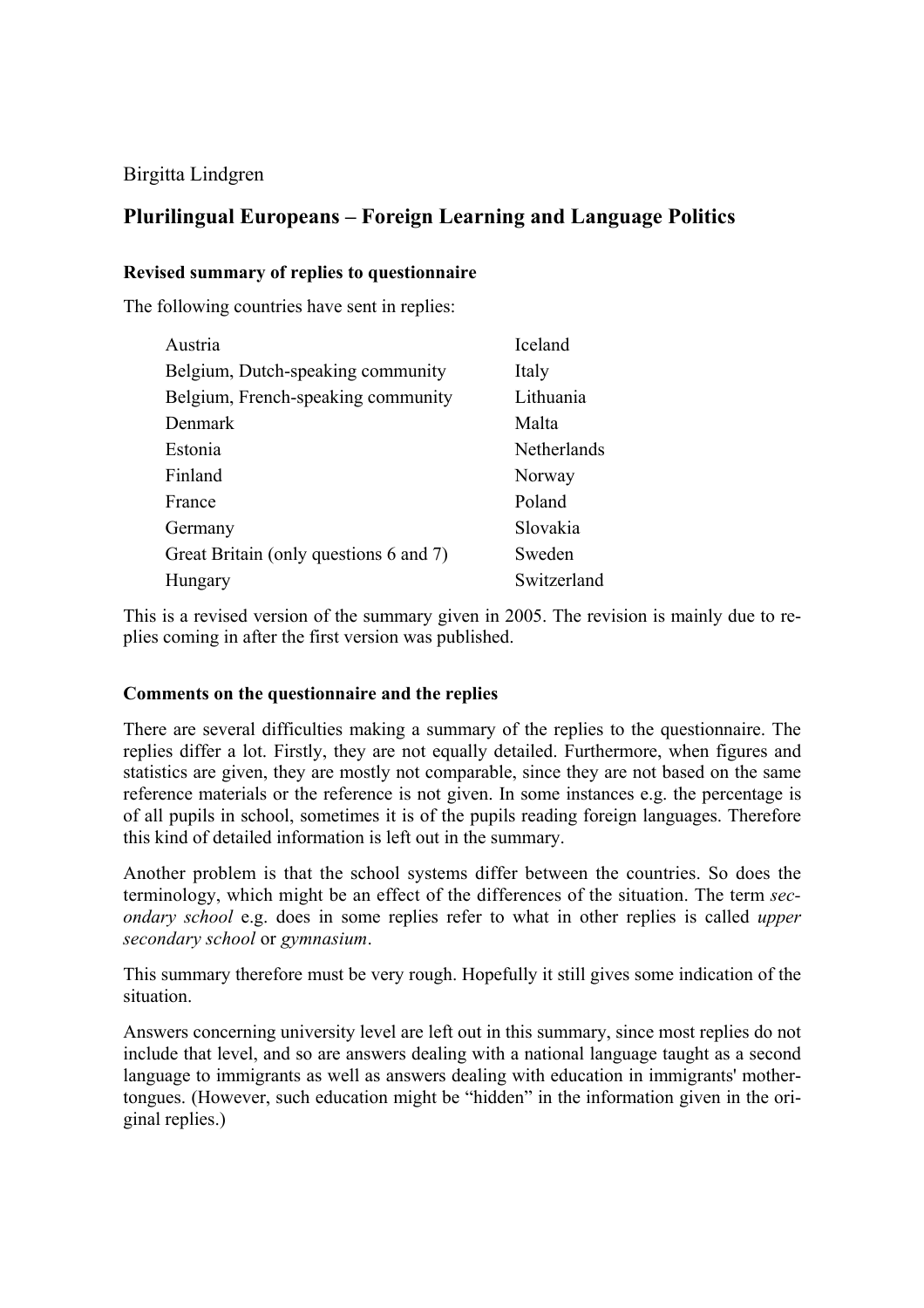# **1. Which political and administrative bodies are involved in decisions concerning foreign (and second) language instruction in your country, that is, who decides which foreign languages are taught to what extent at the various public or state controlled educational institutions?**

Not unexpectedly the replies mention the *ministry* in charge of the education (or corresponding) or/and an institute directly under this ministry as well as the *parliament*. In Germany and Switzerland due to the constitution, there is no central ministry or central institute, but instead each federal state in Germany or canton in Switzerland plays this role. The freedom for regions and even individual schools seems to be greatest in Denmark and Sweden, but also Slovakia stresses this point.

In some countries, e.g. bilingual Belgium and Finland, there is a law stating what foreign languages are to be taught. In Malta no law is mentioned, but both Maltese and English are defined as "official languages".

# **2. Which foreign languages are being taught and learned by how many learners (in approximate percentages) on the various levels of your educational system?**

In all the countries a lot of foreign languages are taught or at least offered, mostly in the secondary school. Figures are given in most of the replies, but they are unfortunately seldom comparable. The fact that a language is taught, does not mean that every pupil is taking it. Some languages are obligatory, some optional, cf. question 3. About the most frequent languages, you can notice the following.

- *English* is taught as a foreign language everywhere. (In Malta it is the national language beside Maltese.) Everywhere except in the Dutch-speaking community of Belgium and Switzerland it is taught already in primary school. It is stated as obligatory in some countries, but not in France. From figures provided one can draw the conclusion that even in countries where English is just optional it domineers at all levels in having far more learners than any other language, except in the French-speaking community of Belgium.
- *German* is taught as a foreign language everywhere. Everywhere, except in the Dutchspeaking community of Belgium and in Malta, it is taught already in primary school. It seems mostly to rank as the second foreign language. But Denmark, France, Iceland and Sweden report a decreasing interest in German.
- *French* is taught as a foreign language everywhere. It is taught already in the primary school. In the Dutch-speaking community of Belgium, where French is obligatory, French is the most common foreign language. Denmark reports a decreasing interest in French. Sweden a small increasing interest.
- *Spanish* is mentioned as a foreign language in all countries but Estonia, Hungary, Lithuania and Switzerland. Mostly it is taught in secondary school. In France it is the most common foreign language. In Denmark, Germany, Iceland and Sweden Spanish has become more frequent, and e.g. in Sweden it has passed French – in secondary school it has even passed German.
- *Italian* is mentioned as a foreign language by many not but not in Dutch-speaking part of Belgium, Estonia, Finland, Hungary and Lithuania. Mostly it is taught in secondary school, with the exception for Austria, where it is taught already in primary school.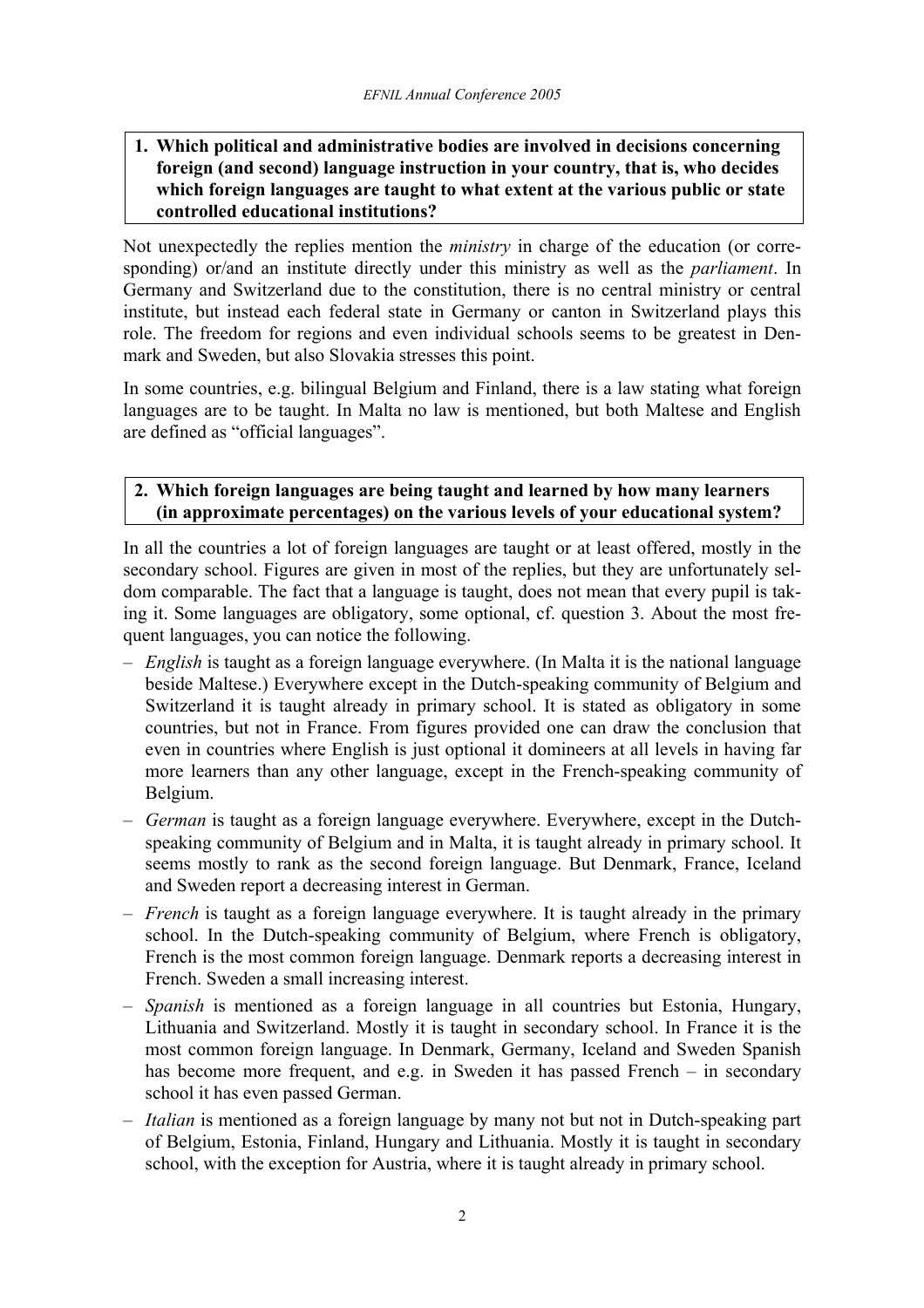– *Russian* is mentioned as a foreign language by all but Dutch-speaking part of Belgium and Switzerland. Mostly it is taught in secondary school, with the exception for Estonia and Poland, where it is taught already in primary school, and in Hungary, where the numbers although are very low. In Estonia however, it ranks as number two.

### **3. Does the educational system in your country distinguish between obligatory and optional foreign languages? If so, please specify.**

#### **Austria**

In the years 1–4 in primary school one foreign language (English, French, Italian, and Hungarian) is obligatory. In the years 5–8 it is possible to also to take Latin. In the years 9–12 two foreign languages are obligatory in programmes designed to lead on to further studies. A third foreign language might be chosen. In the technical-vocational schools the situation varies.

### **Belgium – Dutch-speaking community**

French is obligatory in primary school (from age 8 in Brussels or age 10 elsewhere). French and English are obligatory in first and second cycle of secondary education in some programmes. In other programmes either French or English is obligatory. In the third cycle French and English or French and German are obligatory in some programmes, in other programmes French or English is obligatory. More of these languages or other languages (Spanish) can be offered in the second cycle. In vocational schools foreign languages are not obligatory, but can be offered.

#### **Belgium – French-speaking community**

In Brussels Dutch is obligatory. In the schools of Wallonia the first foreign language is either Dutch or German in the primary school. In the secondary school the choice is free between Dutch, English and German.

A second foreign language is obligatory in some programmes. A third foreign language is only obligatory for students attending programmes oriented to languages.

# **Denmark**

English is obligatory at all levels from year 3. German or French is obligatory from year 7. At the gymnasium one of the languages French, German, Italian, Russian and Spanish is obligatory beside English.

# **Finland**

Finnish is obligatory for Swedish-speaking pupils, Swedish is obligatory for Finnishspeaking pupils. These are not considered as foreign languages. English is obligatory for everyone. A second foreign language (French or German, Russian possible but not chosen) is voluntary in primary school. In secondary school a second language is obligatory (French or German, in some areas Spanish and Italian).

#### **France**

No.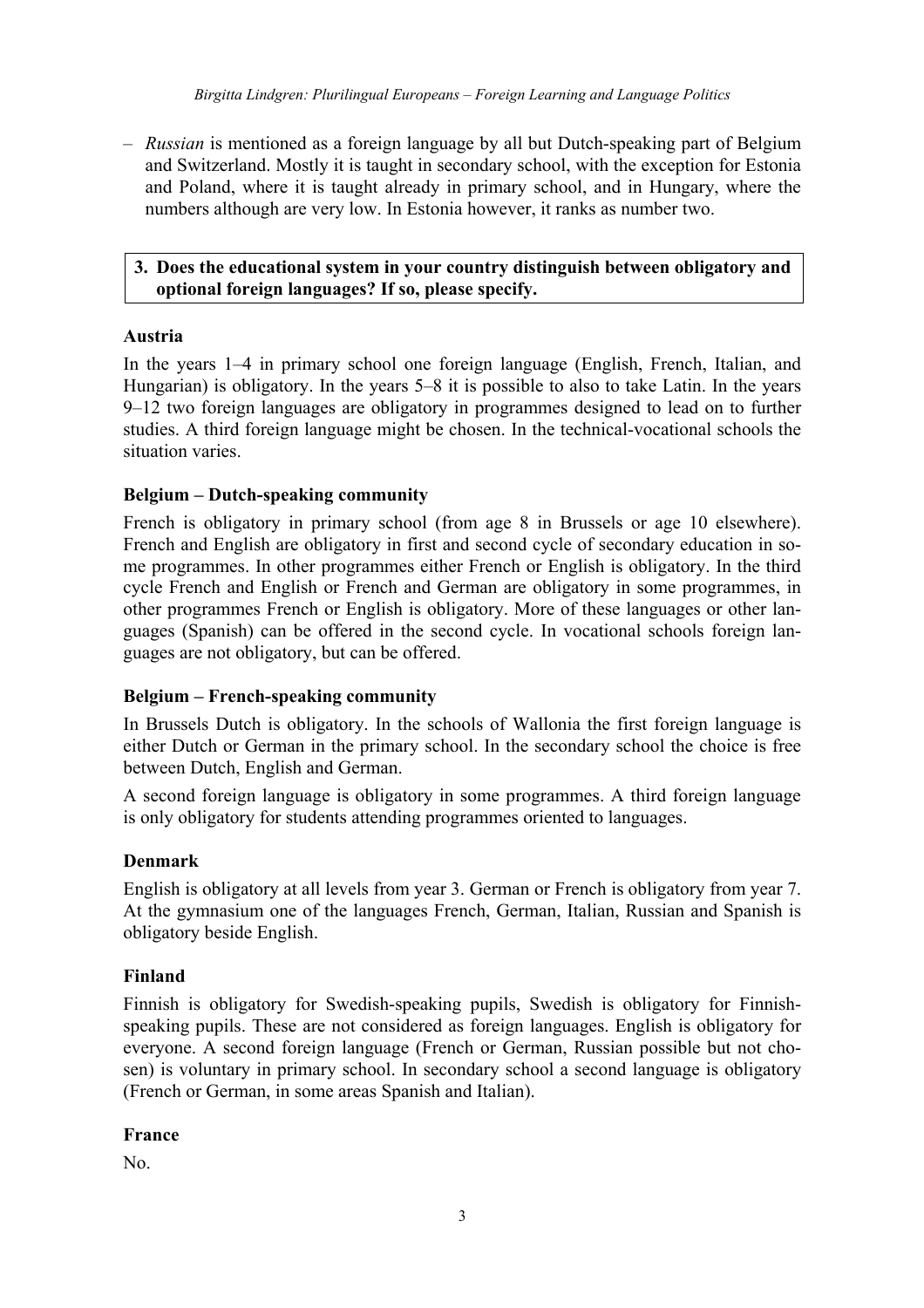# **Germany**

English is obligatory. Another foreign language (French, Latin or other languages) is obligatory, mostly French. In some schools three foreign languages are obligatory (English, Latin and mostly French). In some schools the third language could be e.g. Japanese, Chinese or Swedish.

# **Hungary**

The choice is free. Foreign language teaching starts normally in year 4. In the general secondary school two foreign languages are obligatory, in vocational school one foreign language is obligatory. Languages being taught are in order of popularity English, German, French and Russian.

# **Iceland**

English and Danish (or Swedish or Norwegian instead of Danish) are obligatory in the primary school. These languages are also obligatory in the secondary school, attended by 85% of the population. One of the languages German, French, Spanish is obligatory in programmes giving admission to university. In other programmes additional languages are optional.

# **Lithuania**

One foreign language (English, German or French) is obligatory in the years 4 –12, and two foreign languages are obligatory in the years 6–10. In the upper secondary school two foreign languages are obligatory in certain programmes.

# **Malta**

English is obligatory, since it is an official language beside Maltese. In the secondary school one foreign language (French, German, Italian, Spanish, Arabic, Russian or Latin) is compulsory beside English. More foreign languages are optional.

# **Netherlands**

English is obligatory, from year 4. German or French (or both) is optional in primary school. At higher levels French or German (or both) is compulsory in some programmes.

# **Norway**

English is obligatory from primary school. One more foreign language is obligatory in the upper primary school. Mostly German, French or Spanish; in some schools Italian, Sami, Finnish, Japanese, Russian or Latin.

# **Poland**

One of the following languages is obligatory in primary and secondary schools: English, French, classical Greek, Spanish, Latin, German, Portuguese, Russian, Slovak, Swedish, and Italian. English is de facto obligatory, since it is necessary for many academic studies. Additional foreign languages are optional.

# **Slovakia**

Recently it is decided that one foreign language should be taught in primary school. In the Gymnasium two foreign languages are obligatory.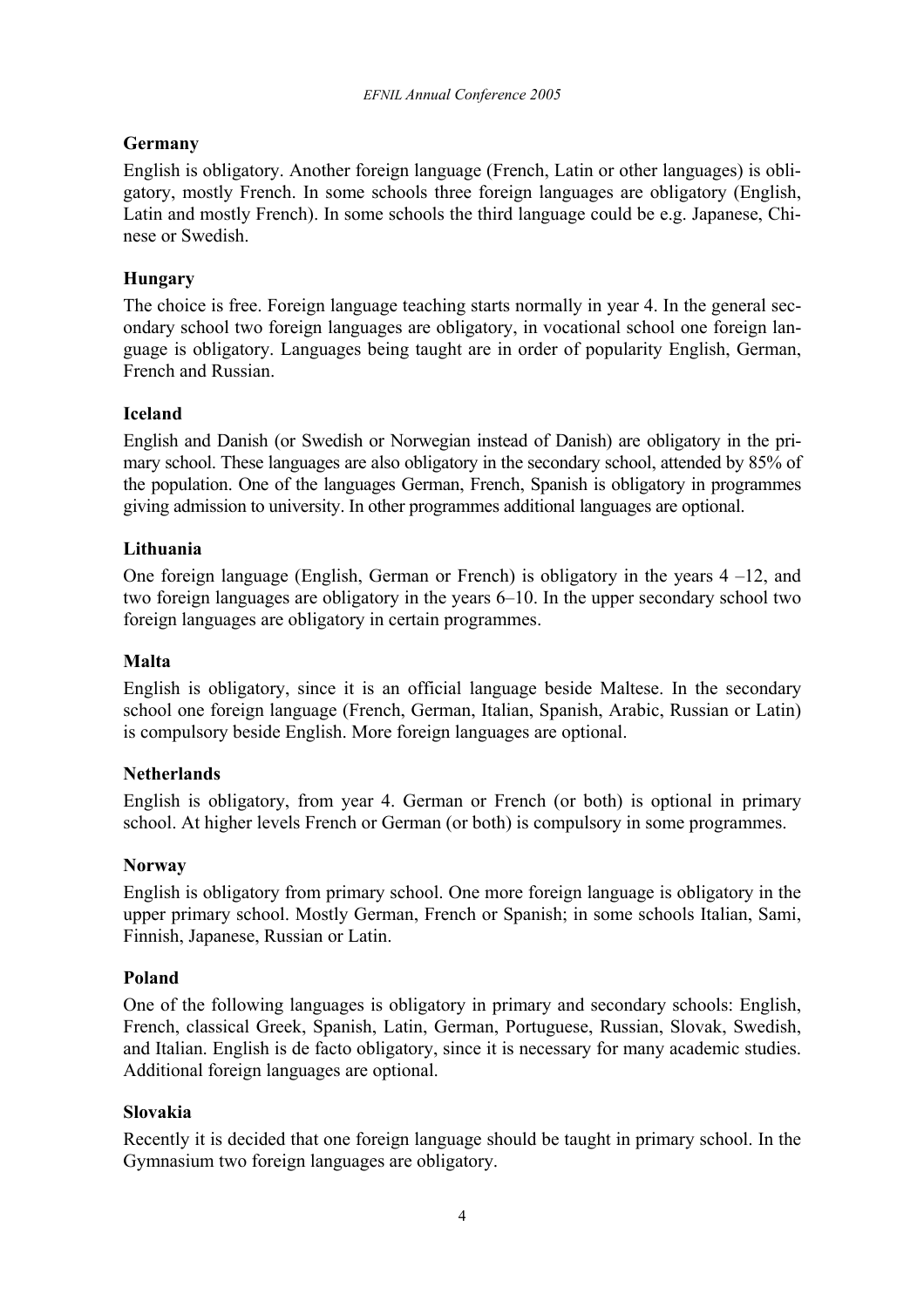### **Sweden**

English is obligatory from primary school. Other languages are optional. Most popular of the other foreign languages in 2004 were in that order: German, Spanish and French. Other languages taught in 2004 were Finnish, Italian, Chinese Portuguese, Russian, Sami and Sign Language.

Two more foreign languages beside English are obligatory in the upper primary school in the programmes giving admission to university. Most popular in 2004 were in that order Spanish, German and French.

# **Switzerland**

Two of the national languages (German, French, and Italian) as foreign languages are obligatory. In some cantons English is obligatory.

# **4. Have there been remarkable changes in foreign language learning during the past ten years?**

# **Austria**

- The introduction of a foreign language in the first school year in 2002.
- The use of English as a working language and bilingual school-forms.
- The expansion of foreign language education as a result of more autonomous schools.
- The possibility to choose a second foreign language in the year 7 as an experiment in some schools.
- The successful implementation of the European quality seal for innovative language projects and the creation of a network for innovative language projects.

# **Belgium – Dutch-speaking area**

- Implementation of Specific Final Objectives in general secondary education.
- The communicative teaching approach is stressed.
- Since 2004-2005 things have changed towards 'earlier' foreign language learning. French, second language, is compulsory from year  $5$  (= age 10) in the Dutch-speaking part of Belgium (not the Brussels area) and language awareness lessons of French and other languages are allowed from nursery school onwards.

# **Belgium – French-speaking area**

- The decree from 1997, which focused on the communicative capability as a goal for the foreign language learning.
- The use of a foreign language as a teaching language (language immersion) has been successful, but now it seems to be somewhat out of hands.

# **Denmark**

- English now starts in year 3.
- Spanish has come strongly into the 'Gymnasium' (tertiary/upper secondary level) system, rivalling French and German; other languages are offered at a limited number of schools (e.g., Italian).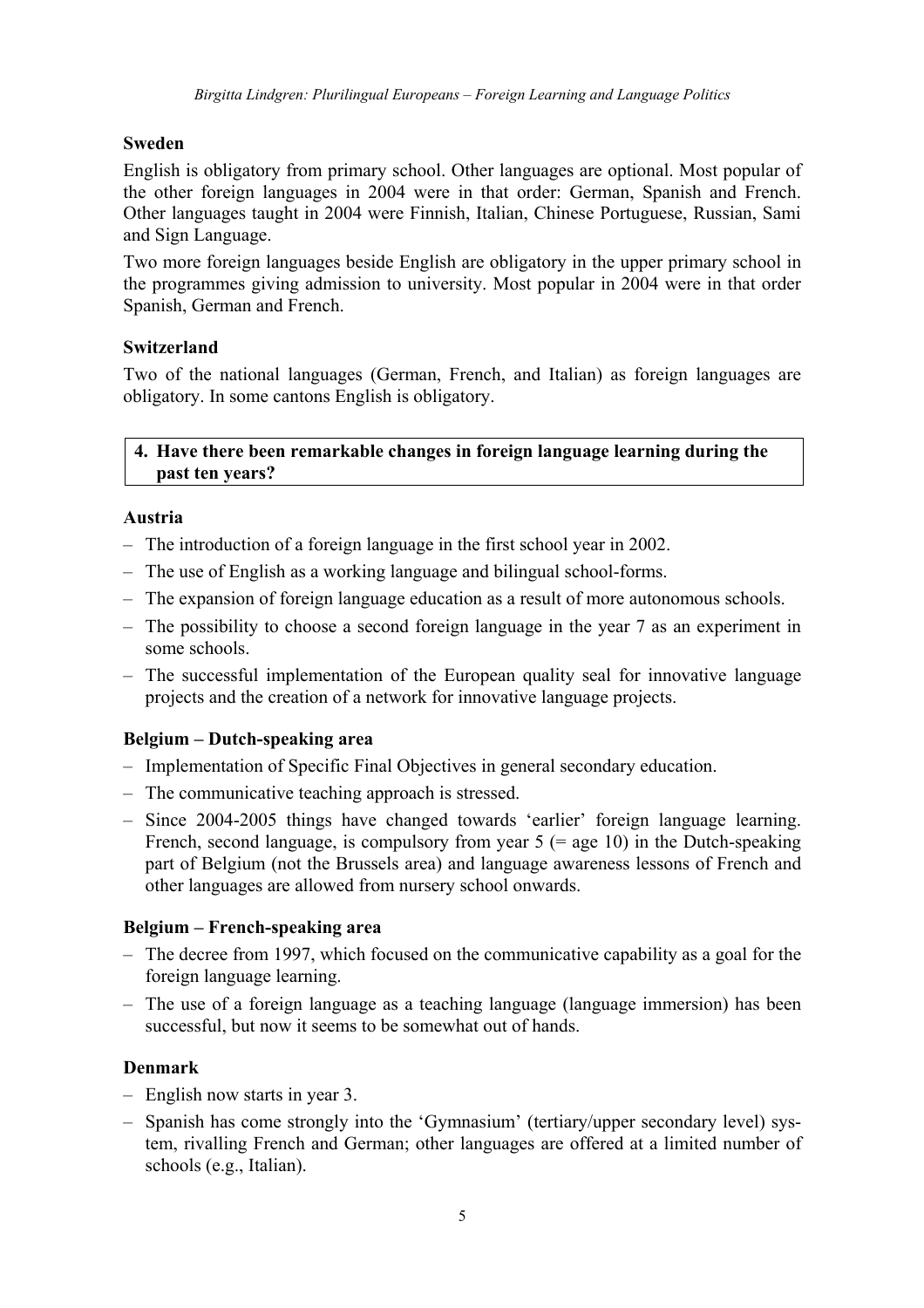– The new Gymnasium system (which started in August 2005) threatens to cause a major reduction in the teaching of languages other than English. This is an unintended effect caused by the structure of the "choice" mechanism.

### **Estonia**

- English has become the first foreign language in school.
- Russian is no more obligatory in school.
- Foreign language instruction has been given more hours in school.

#### **Finland**

- A trend towards strong English. Almost 100% take it as the first language instead of Swedish. No diversity.
- Girls take more languages than boys.
- There are more pupils taking two foreign languages in the upper level.
- The amount of those who study three or four languages in the upper level is going down.
- Teaching in the foreign languages (mostly English or French) is increasing.

### **France**

- In the primary school language education now is introduced in the latter two years. In the secondary school the amount of teaching hours has increased.
- In reality English and Spanish have become domineering, and other neighbour languages, German and Italian, have consequently lost.

# **Germany**

- More foreign language teaching.
- The number of schools where English is taught from year 8 or year 6 is increasing.
- Teaching in other languages, especially French, Russian and Latin, is going down.
- Spanish has a small increase.

# **Hungary**

- A national language education strategy was presented in 2002.
- Government support employers to maintain the language competency levels of their employees.
- In 2003 an extra year (year 13) is offered for language education.

#### **Iceland**

- Spanish is very much increasing.
- German is decreasing.
- Since 1999 English is the first foreign language and has been strengthened in the curricula, some say at the cost of Danish.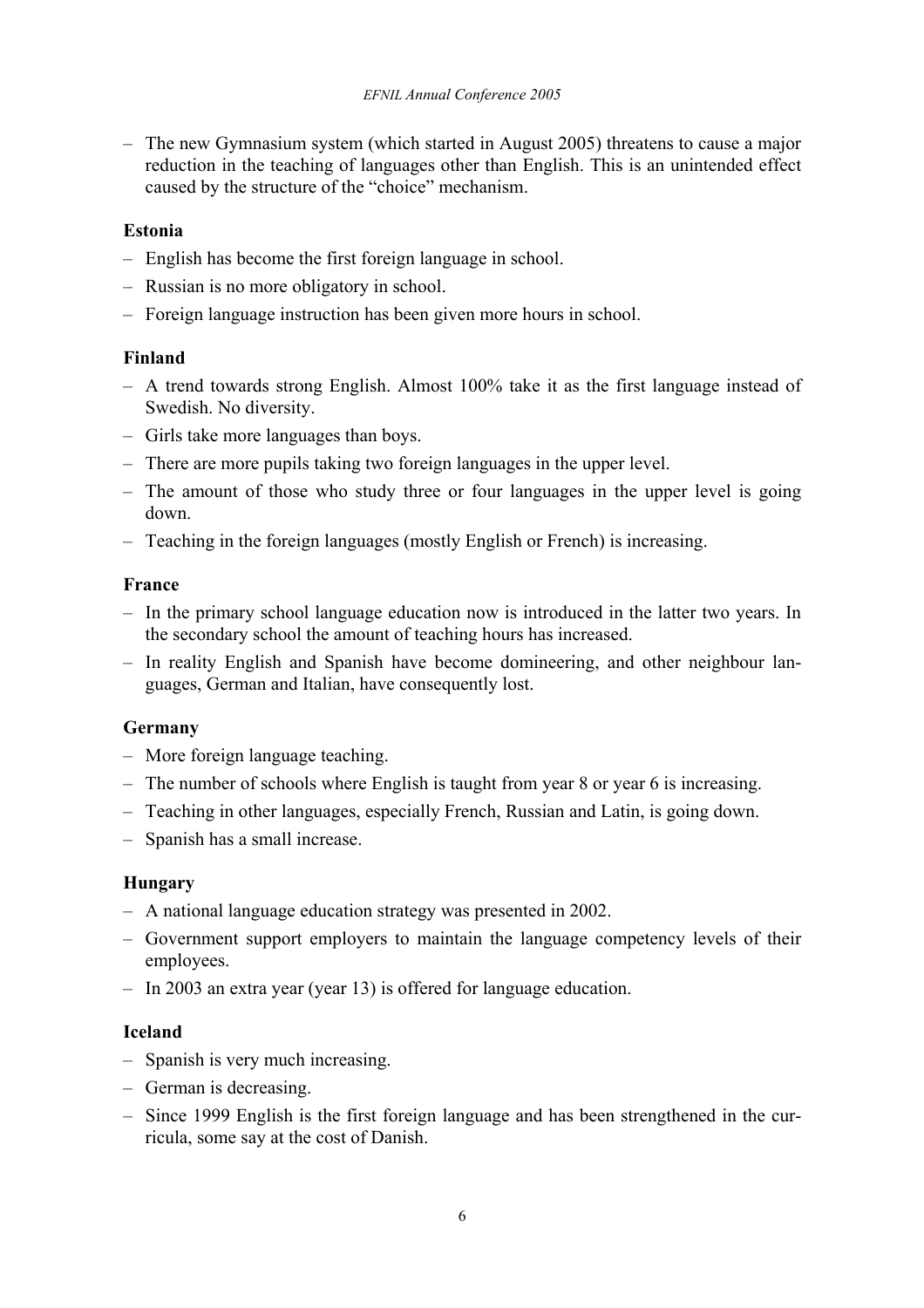### **Italy**

- Measures have been taken to introduce a second foreign language, and to allow experimentation in the instruction. The choice is French, English, Spanish and German.
- The European Portfolio of the Languages has been adopted.

### **Lithuania**

– There have been a lot of remarkable changes in foreign language policies, curriculum content, attitudes towards language learning etc. since 1990, when Lithuania gained independence.

### **Malta**

- A gradual but steady shift from Italian to the other languages, especially French and German.
- The last major change occurred in 1987 when three new languages (Spanish, Russian and Arabic) were offered as options.
- Noteworthy is the presence of Arabic (a non-European language) among the foreign languages offered.

### **Netherlands**

No.

# **Norway**

- Norway seems to be in a transition stage, from experiencing English as a foreign language to regarding it as a second language. Cf. the curriculum, where English simply is labelled "English", and all other languages are labelled "foreign".
- In the new curriculum (2006) one foreign language, in addition to English, is obligatory in the upper primary school.
- Instruction in non-European languages will be given in schools from 2006.

# **Poland**

- Orders of the Minister of National Education in 2001 determining the list of foreign languages and Orders in 2002 introducing standards.
- A drastic decline for Russian after 1989.
- A growing upraise of the English at the cost of French and German.

#### **Sweden**

- The willingness to start or to continue studies of optional foreign languages has gone down both in the compulsory school and the upper secondary school.
- German has gone down most, while there is a small rise for French and Spanish.

# **Switzerland**

- Bilingual instruction (immersion).
- Debate of the status of English versus the national language.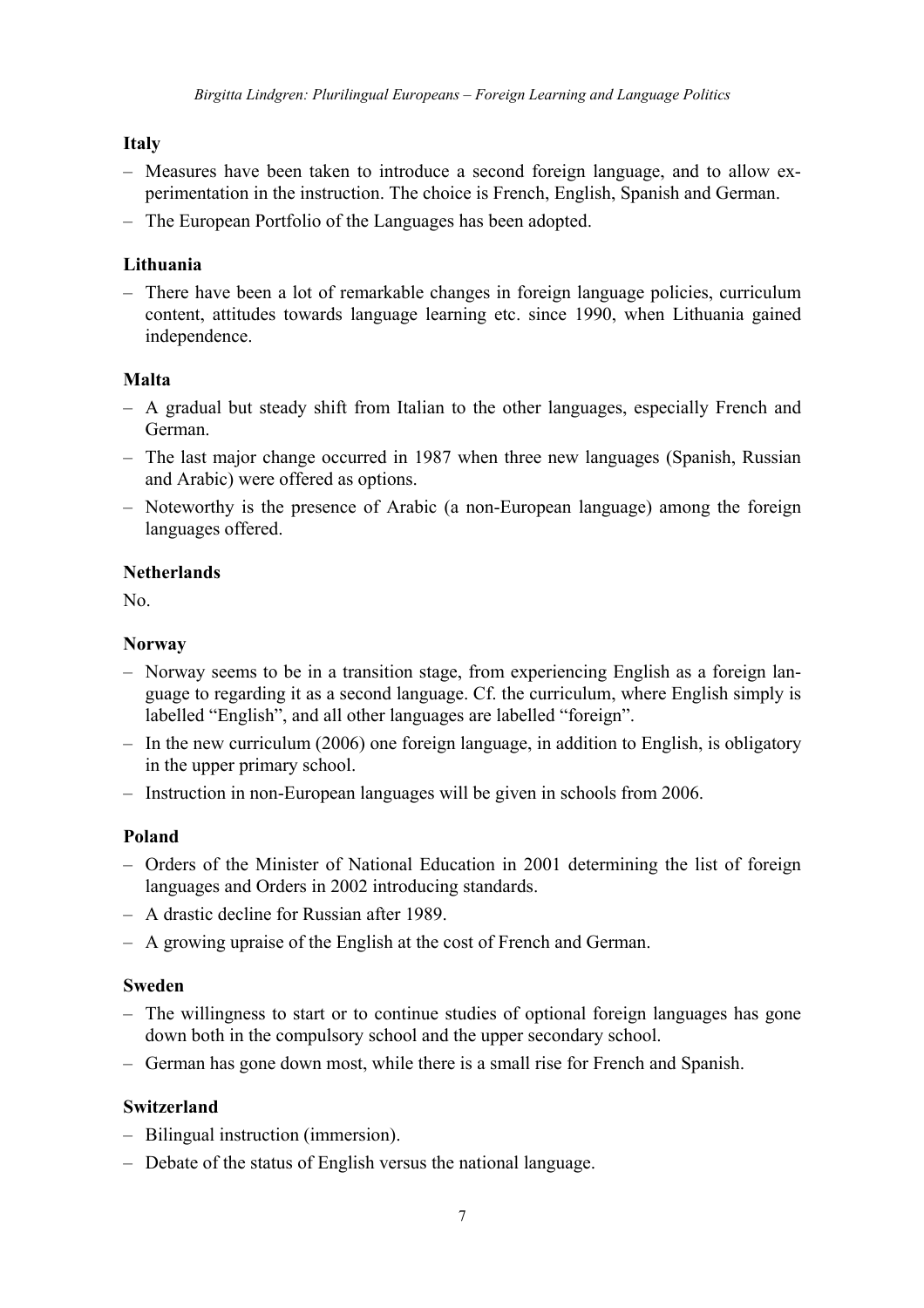# **5. Can you specify one or two problems connected with foreign language learning in your country?**

### **Austria**

- The lack of diversity in choice of the first foreign language: 98-99% take English. One reason for this is that in the secondary school it is hardly possible to continue studies in other languages than English.
- The social resources of multilingual children are not used, since the means aimed to teaching of all the immigrant languages are small and even are being cut down.

# **Belgium – Dutch-speaking area**

- The practice of the communicative approach is still a problem especially with respect to assessment/school exams.
- The lack of continuity in the transition from primary education to secondary education.
- Lack of communication and co-operation between language teachers of different languages at the same levels and of the same languages at various levels.

# **Belgium – French-speaking area**

- The situation of language immersion now it seems to be somewhat out of hands.
- The shortage of teachers of foreign languages.
- Many schools can not offer any choice between foreign languages.
- The lack of competence in foreign language and methodology in teaching foreign language.
- Bad continuity between foreign language teaching in the primary and secondary school.
- Difficulties for the student to make his or her choice among the foreign languages.

# **Denmark**

- Opportunities for in-service training and updating of language teachers are not sufficient.
- Students no longer want to do so much homework, and are no longer interested in arduous forms of language training such as complex grammar and vocabulary.
- The loss of prestige for foreign language.
- The steadily increasing importance of English as an international language has made it less obvious why anyone should bother with other foreign languages.

# **Estonia**

- Lack of qualified English teachers.
- The small number of students studying German and French as first foreign language. The small print-run of study material is very expensive.

# **Finland**

– English is de facto the only opportunity in many schools in the primary education.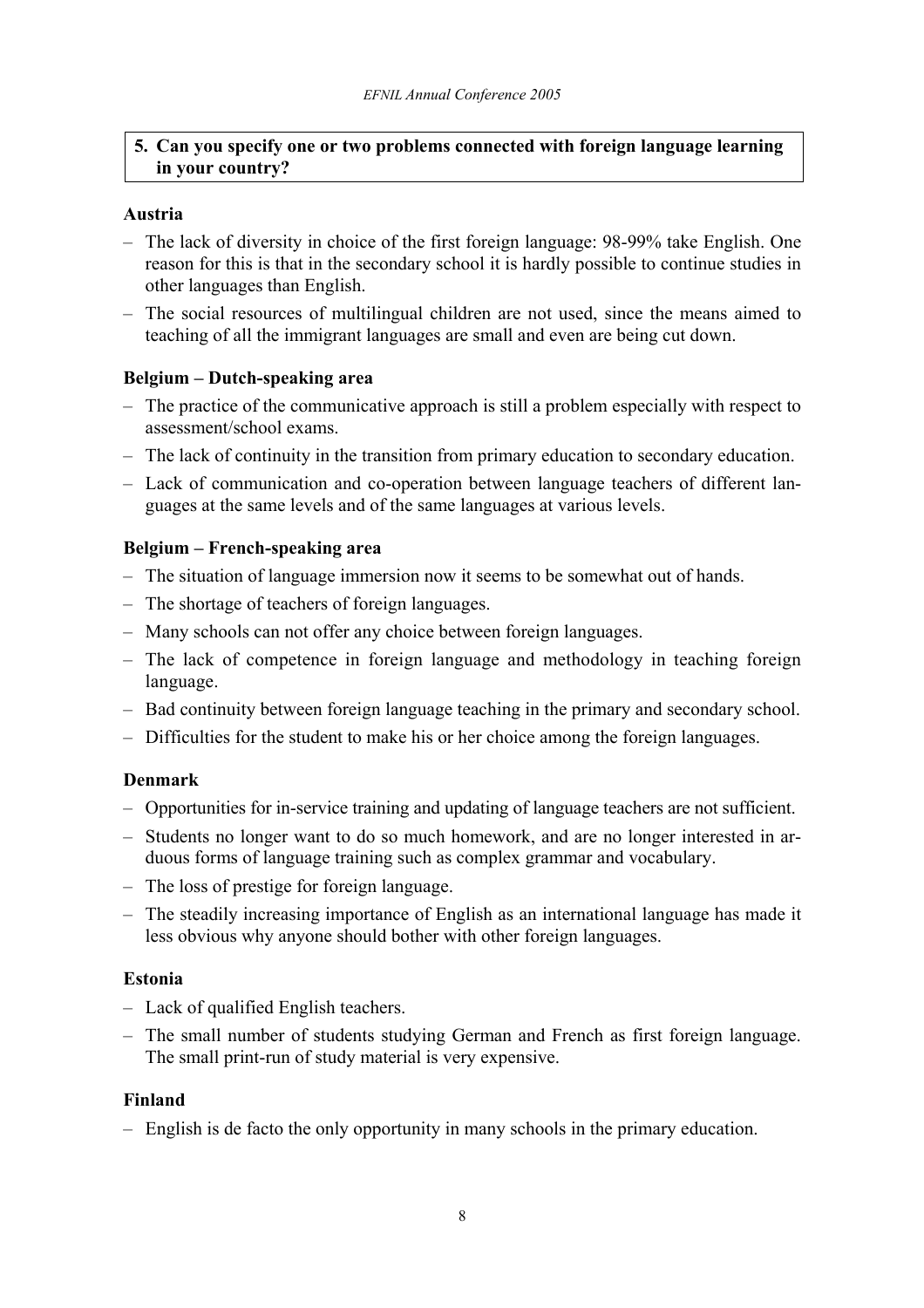– The Finnish education system is like a supermarket: the pupil goes and chooses what he or she wants. The first years are fixed. The levels 7–9 and the upper secondary school give more freedom to choose between arts, academic studies, languages and "hobbies". This makes it difficult to form groups that are big enough to start a new language.

### **France**

- The contradiction of the official language policy, which aims at language diversity, and the social demand of "all-in-English".
- According to the Council of Evaluation of School it is important that France continues its policy of language diversity. One language should not be given monopoly, therefore English should not be declared as an obligatory language in school.
- All language education ought to be more oriented towards communication than it is now.

#### **Germany**

- The foreign language instruction in the primary school has still a too small portion. Also the experiments with foreign languages in the kindergarten should be expanded.
- The foreign language acquisition is too strongly focused on English. This can lead to a situation of diglossia, where English takes over more and more domains.

### **Hungary**

- Awareness raising: The central level (curricula requirements) meets EU recommendations, however, the process at the level of schools is often too slow.
- Motivation of children, students to learn languages.

#### **Iceland**

No comments.

#### **Lithuania**

- A shortage of English language teachers.
- The lack of other languages' teachers does not allow diversifying the offer of other than English, German, French, Russian languages.

#### **Malta**

- The lack of motivation. Since English, a world language, has a long tradition in Malta and most Maltese can communicate in it, learning a foreign language tends to be felt as an unnecessary effort, even more so since most of our tourists used to come from the British Isles.
- Lack of information regarding the European plurilinguistic attitude and about the practical utility/advantages of learning languages.

#### **Netherlands**

– The different levels of proficiency in the English language of pupils coming from primary school.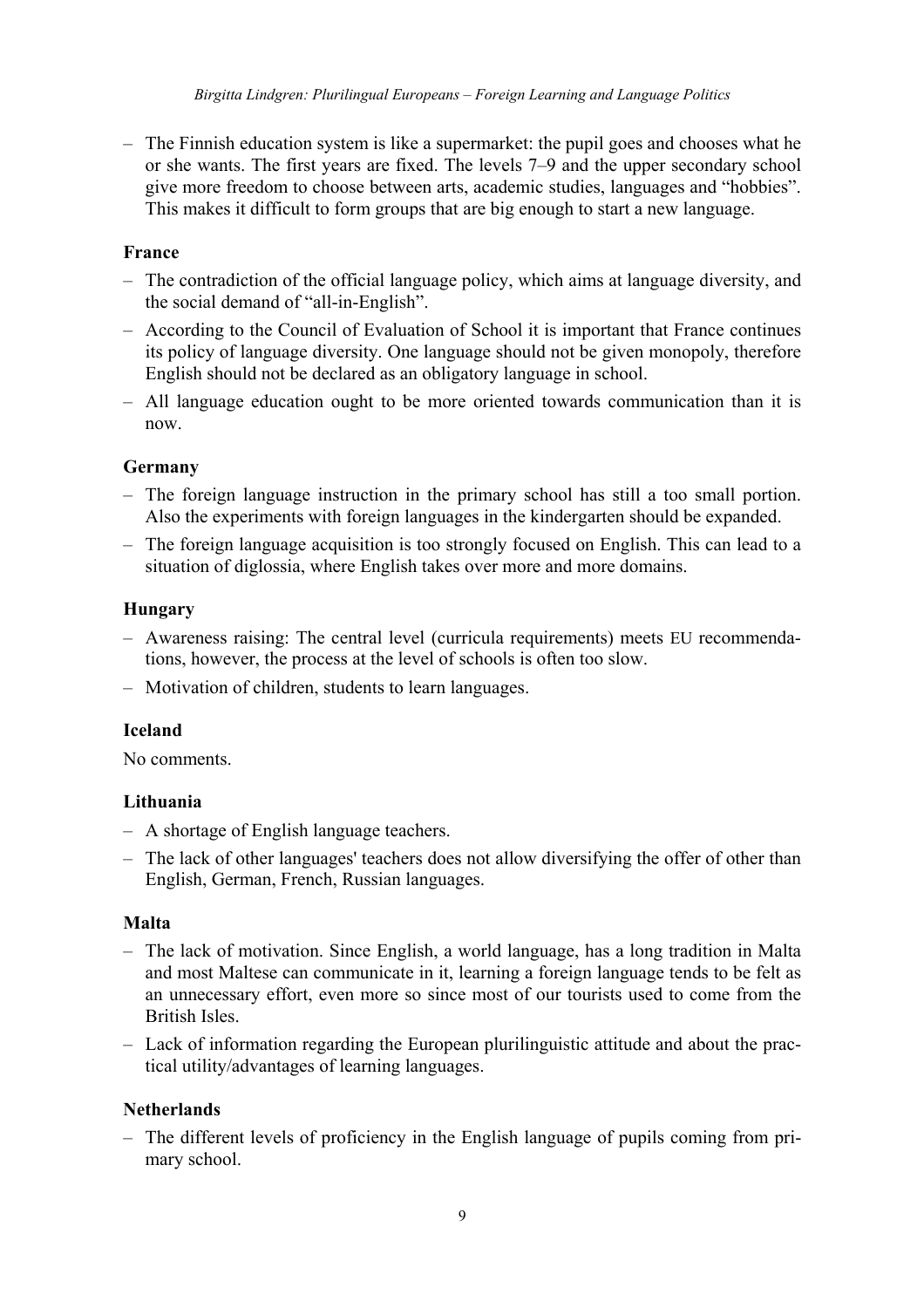– Interest in French and German is diminishing in favour of English. Therefore the minister of education has developed projects in 40 schools for primary and secondary education to promote the interest in those languages.

### **Norway**

- How can the curriculum meet the needs of the not so motivated and not so gifted learners, who now will have to learn both English and maybe French?
- The problem of grouping very talented learners with the not so gifted ones in the Norwegian unitary school system is another conflict.
- The dominant position of English as a foreign language. Other foreign languages than English are seen as boring, "difficult" and "theoretical". Students learn their English outside school, through the media; and the almost complete absence of linguistic input from other cultures gives other languages a "schoolish" status.

### **Poland**

– Shortage of qualified teachers at the schools in villages and small towns.

#### **Slovakia**

- The high percentage of unqualified teachers due to low wages.
- Non-existing conception of language instruction.
- The lack of continuity in the transition from one stage to another.
- According to the Eurobarometer (http://ec.europa.eu/public\_opinion/ index en.htm) 69% of the Slovakians can make themselves understood in a foreign language. However, English is not mentioned among the three most used languages.

#### **Sweden**

See question 4.

#### **Switzerland**

– The status of English versus the national languages, in particular the order in which the languages should be introduced as foreign languages.

#### **Additional questions**

The following questions (6 and 7) were additional, and they were answered only by the following countries: Denmark, Germany, Great Britain, Italy and Norway.

# **6. What does your government do to promote or support the official language(s) of your country abroad?**

#### **Denmark**

– There are government-supported Danish lecturers in many European countries and in the United States.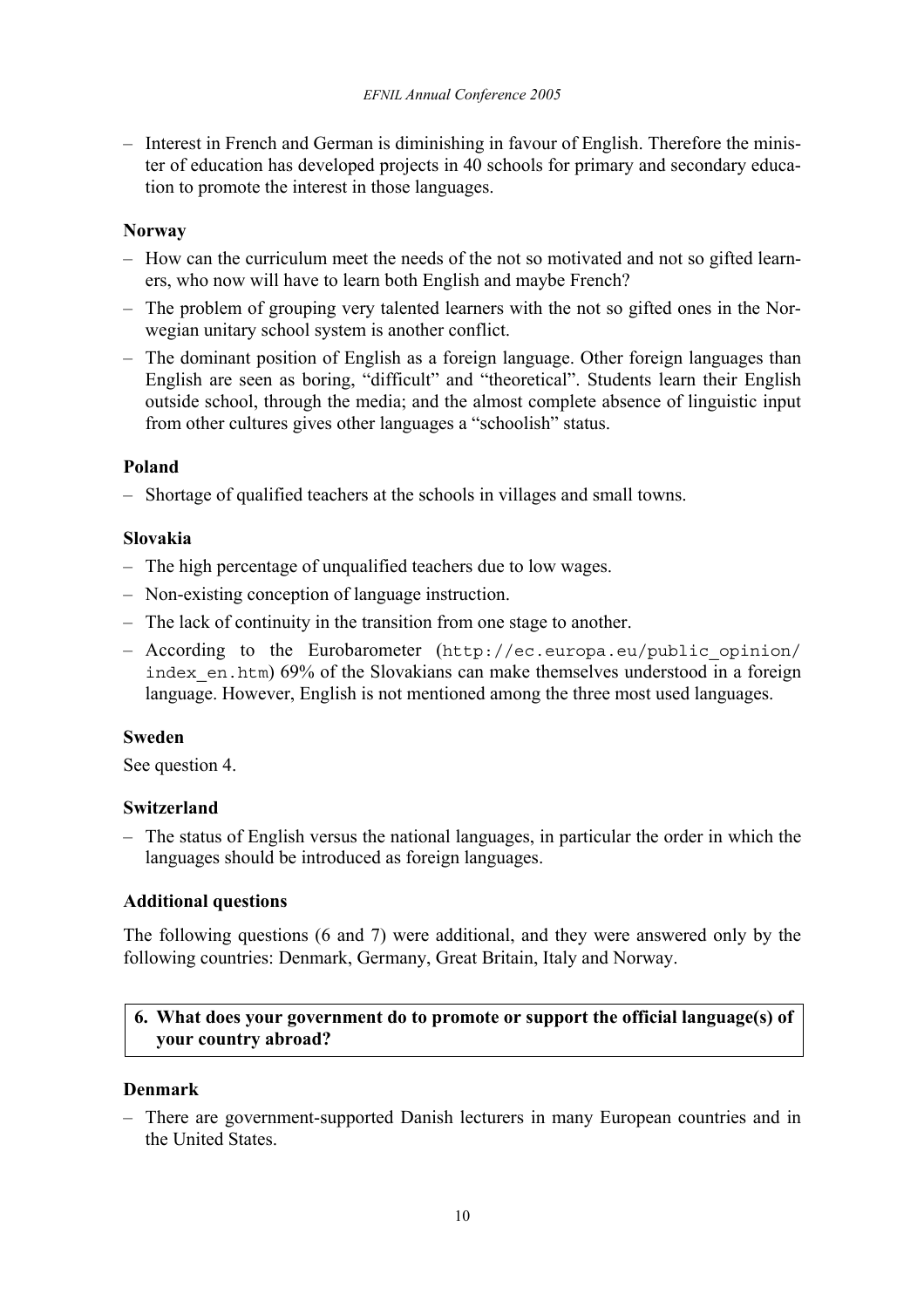### **Germany**

- The Foreign Ministry supports 100 German-speaking schools in other countries and to a large part the approximately 120 Goethe Institutes.
- There are approximately 300 lectors for the German language and literature at foreign universities.
- Foreign students and researchers who want to study at German universities are given support.
- There is also the Humboldt donation for the elite of scientists.

# **Great Britain**

- The British Council taught English to 300,000 learners in 53 countries in 2004/05.
- It also delivered over 600,000 English language qualifications each year and provides online access to English for over half a million learners and teachers worldwide every month.

#### **Italy**

- The Italian Institute of Culture organizes courses with more than 55,000 participants.
- Abroad around 30,000 persons attend to courses in Italian.
- The Foreign Ministry supports Italian lecturers at the university levels abroad.
- The Dante Alighieri project.

#### **Norway**

- The Norwegian Government does little to promote Norwegian abroad. However, at 140 universities in Asia, Europe, Latin America and North America, Norwegian is taught as a part of Scandinavian studies. The Ministry of Foreign Affairs administrates some of the bilateral cooperation with these universities.
- Some 30 institutions for higher education receive more direct linguistic and financial support, since a full-time lecturer from Norway is paid by the Ministry to teach Norwegian at both beginner courses and advanced levels in universities.

# **7. What opportunities exist for adults to learn foreign languages in your country?**

#### **Denmark**

- Adults may attend night school, or they may take gymnasium level single language subjects.
- Also many forms of further education (universities, teacher-training colleges, etc.) offer possibilities for learning foreign languages.

#### **Germany**

- Individual companies with trade relations abroad offer instruction in foreign languages for their employees.
- All adult have the possibility to attend to language courses in "folk high-schools" or commercial language schools.